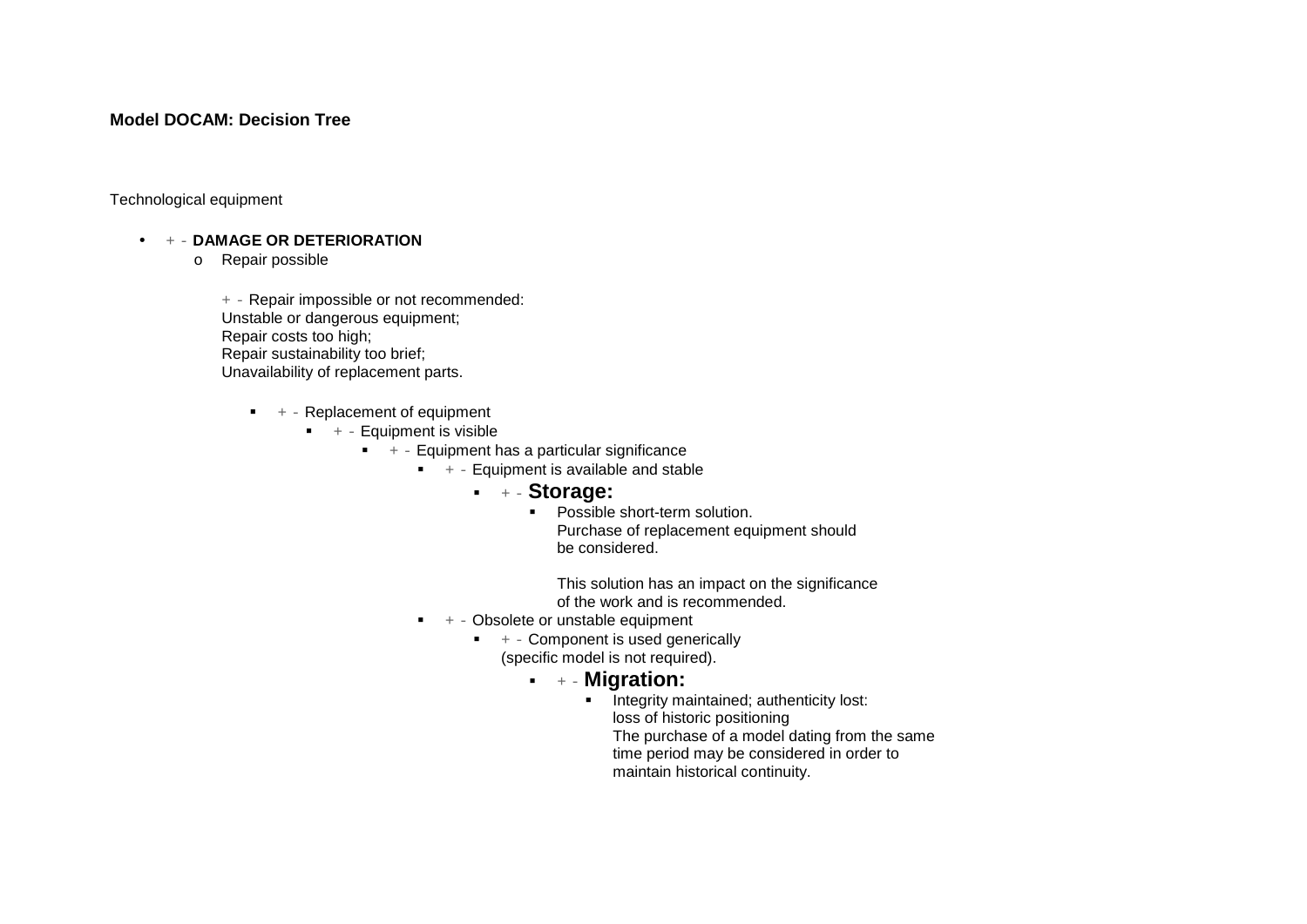If the equipment is linked to other functional components and/or is part of an operating system, ensure that the overall effect is not altered.

 $+$  - Original component has a specific importance, its effects must be reproduced, or the historical positioning of the work must be maintained.

## + - **Storage:**

 $\bullet$   $+$  - If possible, purchase multiple units of the equipment on the second-hand market to avoid future problems.

### • + - **Emulation:**

o Emulation may result in slight aesthetic differences that compromise the work's "genuineness"

Integrity maintained, authenticity lost

If a decision must be made between emulation and reinterpretation, emulation is recommended if historical positioning is important.

 $+$  - The original aspect of a work has a symbolic quality that can be preserved through the use of more recent equipment offering the same features.

# + - **Storage:**

 $+ -$ 

If possible, purchase multiple units of the equipment on the second-hand market to avoid future problems.

# • + - **Reinterpretation:**

o May alter the concept of the work if the reinterpretation is not conducted in consultation with the artist or does not comply with the artist's documented intentions.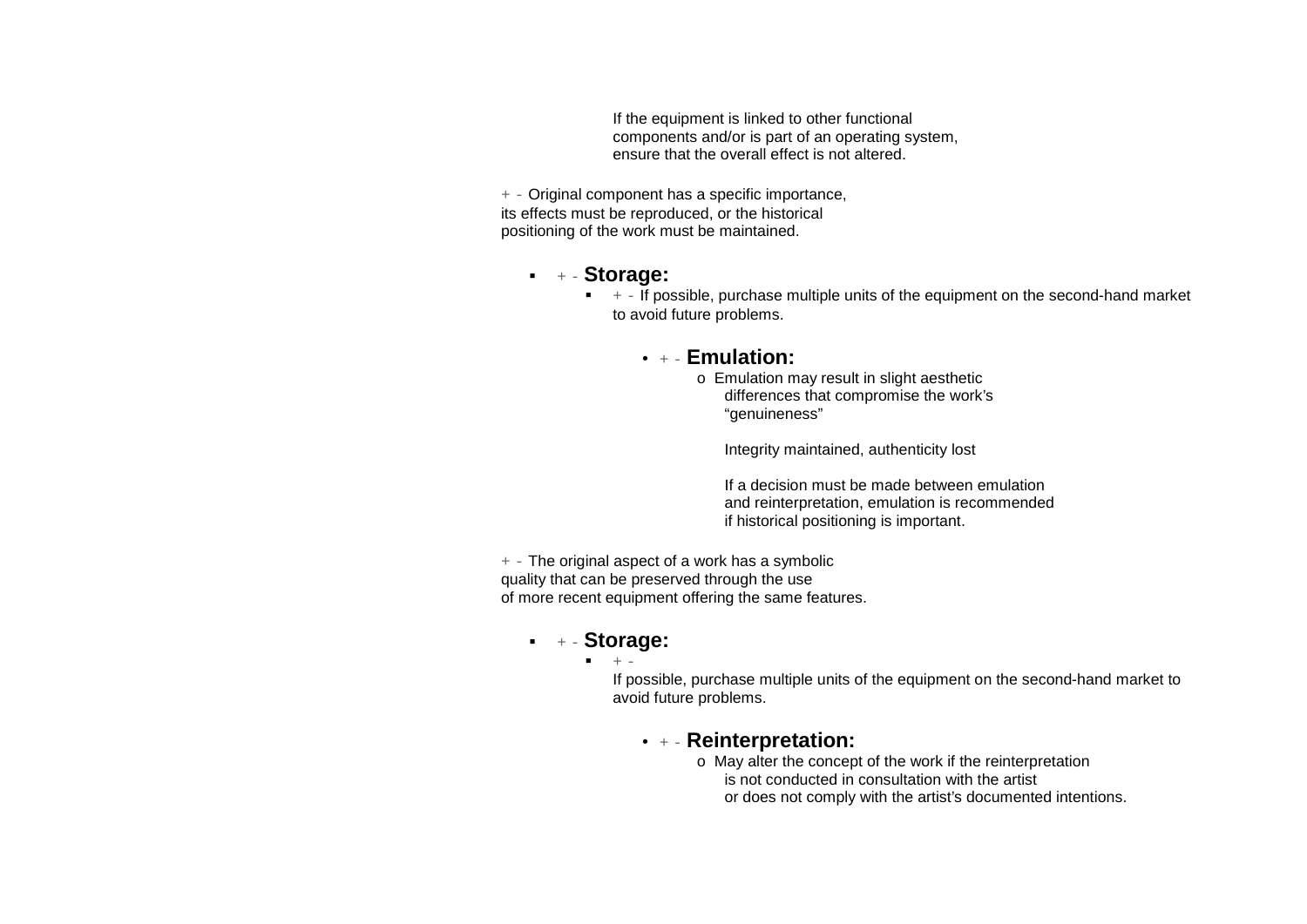Integrity maintained; significant loss of authenticity

- $+ -$  Equipment is for functional purposes only
	- $+ -$  Equipment is available and stable
		- + **Storage:**
			- **•** Possible short-term solution. Purchase of replacement equipment should be considered.
		- + **Migration:**
			- **Migration may be selected if the original equipment** is less efficient than more recent equipment or if the device risks becoming obsolete before long. However, the work will lose an element of historical positioning.

Integrity maintained, authenticity lost.

- $+$  Obsolete or unstable equipment
	- $+ -$  Component is used generically
		- The effects produced by a specific model can be recreated using more recent models.
			- + **Migration:**
				- **Integrity maintained, authenticity lost:** loss of historical positioning

The purchase of a model dating from the same time period may be considered in order to maintain historical continuity.

If the equipment is linked to other functional components and/or is part of an operating system, ensure that the overall effect is not altered.

+ - Original component has a specific importance, its effects must be reproduced, or the historical positioning of the work must be maintained.

- $+ -$  Equipment is available on the second-hand market
	- + **Storage:**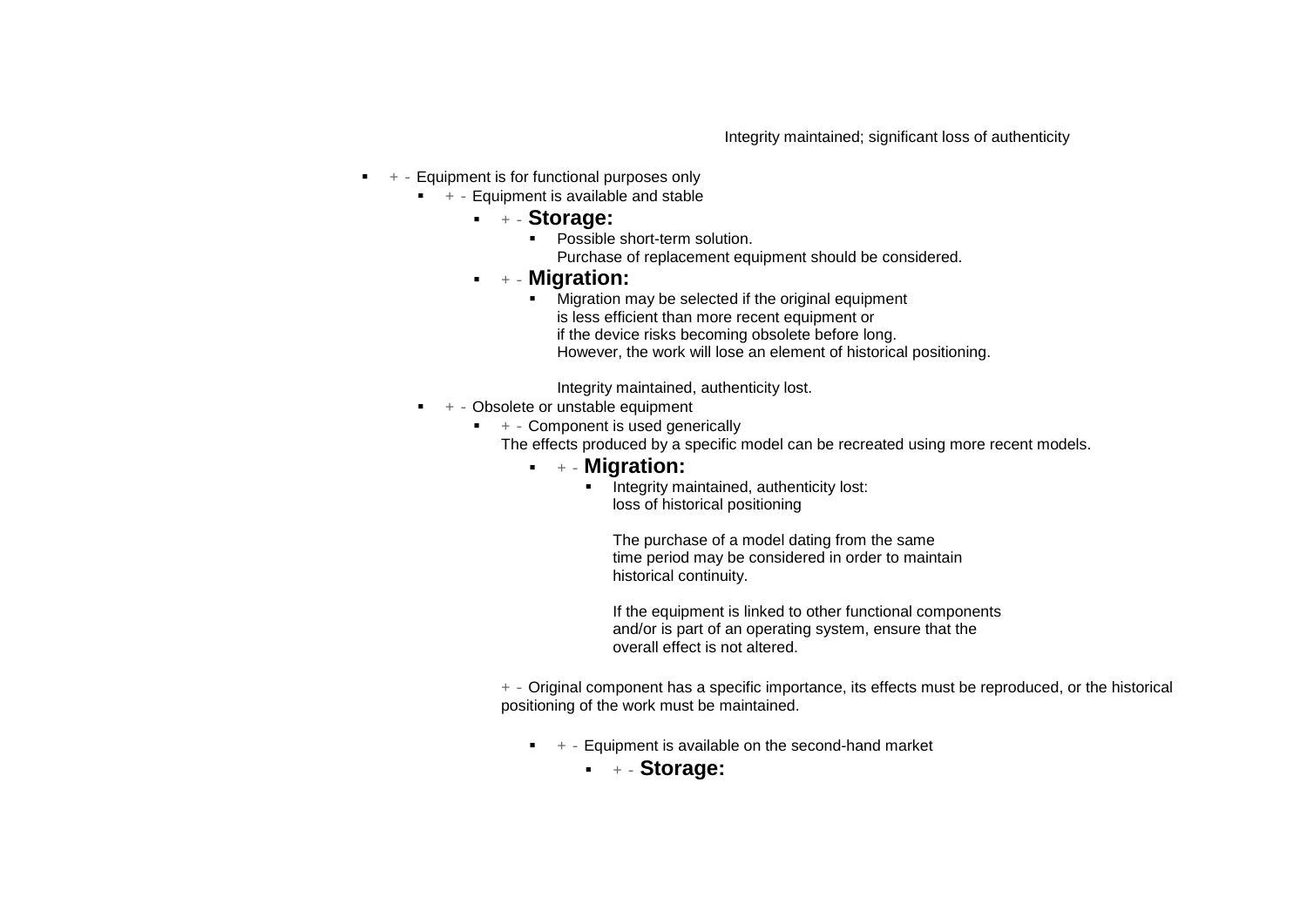- Purchase multiple units of the component to build a reserve that will assure the work's longevity
- $+$  Equipment is not easily available on the second-hand market or constitutes a questionable expense.
	- + **Emulation:**
		- Emulation may result in slight aesthetic differences that compromise the work's "genuineness"

Integrity maintained, authenticity lost

- $+ -$  Equipment not visible
	- $+ -$  Equipment available and stable
		- + **Storage:**
			- **Possible short-term solution.** Purchase of replacement equipment should be considered.
		- + **Migration:**
			- $+ -$  Migration may be selected if the original equipment is less efficient than more recent equipment or if the device risks becoming obsolete before long.
				- If the equipment is linked to other functional
					- components and/or is part of an operating system, ensure that the overall effect is not altered.
				-
	- $+ -$  Obsolete or unstable equipment
		- $+ -$  Component is used generically
			- The effects produced by the original model can be recreated using more recent models.
				- + **Migration:**
					- If the equipment is linked to other functional components and/or is part of an operating system, ensure that the overall effect is not altered.
			- $+$  The original component has a particular mode
			- of operation, and its effects must be reproduced.